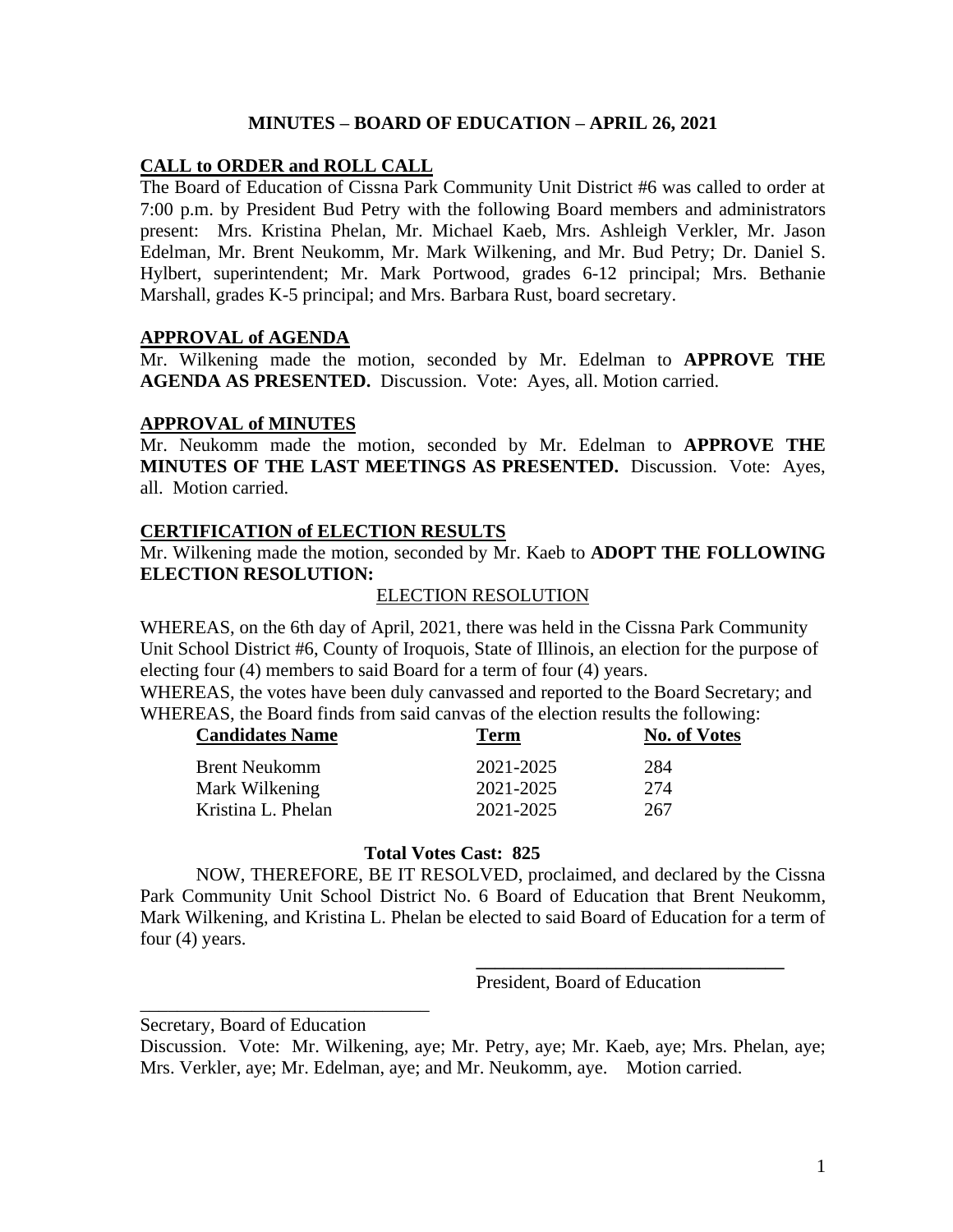# **ADJOURN SINE-DIE**

Mr. Edelman made the motion, seconded by Mrs. Verkler to **ADJOURN SINE-DIE at 7:03 P.M.** Discussion. Vote: Ayes, all. Motion carried.

## **SEATING and APPOINTMENT of NEW MEMBERS**

Mr. Edelman made the motion, seconded by Mr. Kaeb to **APPOINT RACHEL HURLIMAN TO FILL THE VACANT UNEXPIRED BOARD SEAT UNTIL THE NEXT REGULAR BOARD ELECTION ON APRIL 4, 2023.** Discussion. Vote: Mr. Kaeb, aye; Mr. Edelman, aye; Mr. Neukomm, aye; Mr. Wilkening, aye; Mr. Petry, aye; and Mrs. Phelan, aye.

Oaths of Office were administered by President Bud Petry to new board members, Brent Neukomm, Mark Wilkening, Kristina Phelan, and Rachel Hurliman.

## **ELECTION of PRESIDENT and VICE PRESIDENT**

Mr. Wilkening made the motion, seconded by Mr. Kaeb to **APPOINT DR. HYLBERT AS PRESIDENT PRO-TEM.** Discussion. Vote: Ayes, all. Motion carried.

President Pro-Tem, Dr. Hylbert, appointed Barbara Rust as Secretary Pro-Tem.

President Pro-Tem Hylbert called the re-organizational meeting of the Cissna Park Community Unit District #6 to order at 7:04 p.m. with the following members answering the roll call: Mrs. Hurliman, Mrs. Phelan, Mr. Kaeb, Mr. Edelman, Mr. Neukomm, Mr. Wilkening, and Mr. Petry.

President Pro-Tem Hylbert called for nominations for President. Mr. Wilkening nominated Mr. Petry.

Mr. Neukomm made the motion, seconded by Mr. Petry that the **NOMINATIONS CEASE AND THAT BUD PETRY BE ELECTED BY ACCLAMATION AS PRESIDENT OF THE BOARD OF EDUCATION FOR A TERM OF TWO (2) YEARS.** Discussion. Vote: Ayes, all. Motion carried.

President Petry called for nominations for Vice President. Mr. Edelman nominated Mr. Wilkening.

Mr. Neukomm made the motion, seconded by Mrs. Phelan that **NOMINATIONS CEASE AND THAT MARK WILKENING BE ELECTED BY ACCLAMATION AS VICE-PRESIDENT OF THE BOARD OF EDUCATION FOR A TERM OF TWO (2)**  YEARS. Discussion. Vote: Ayes, all. Motion carried.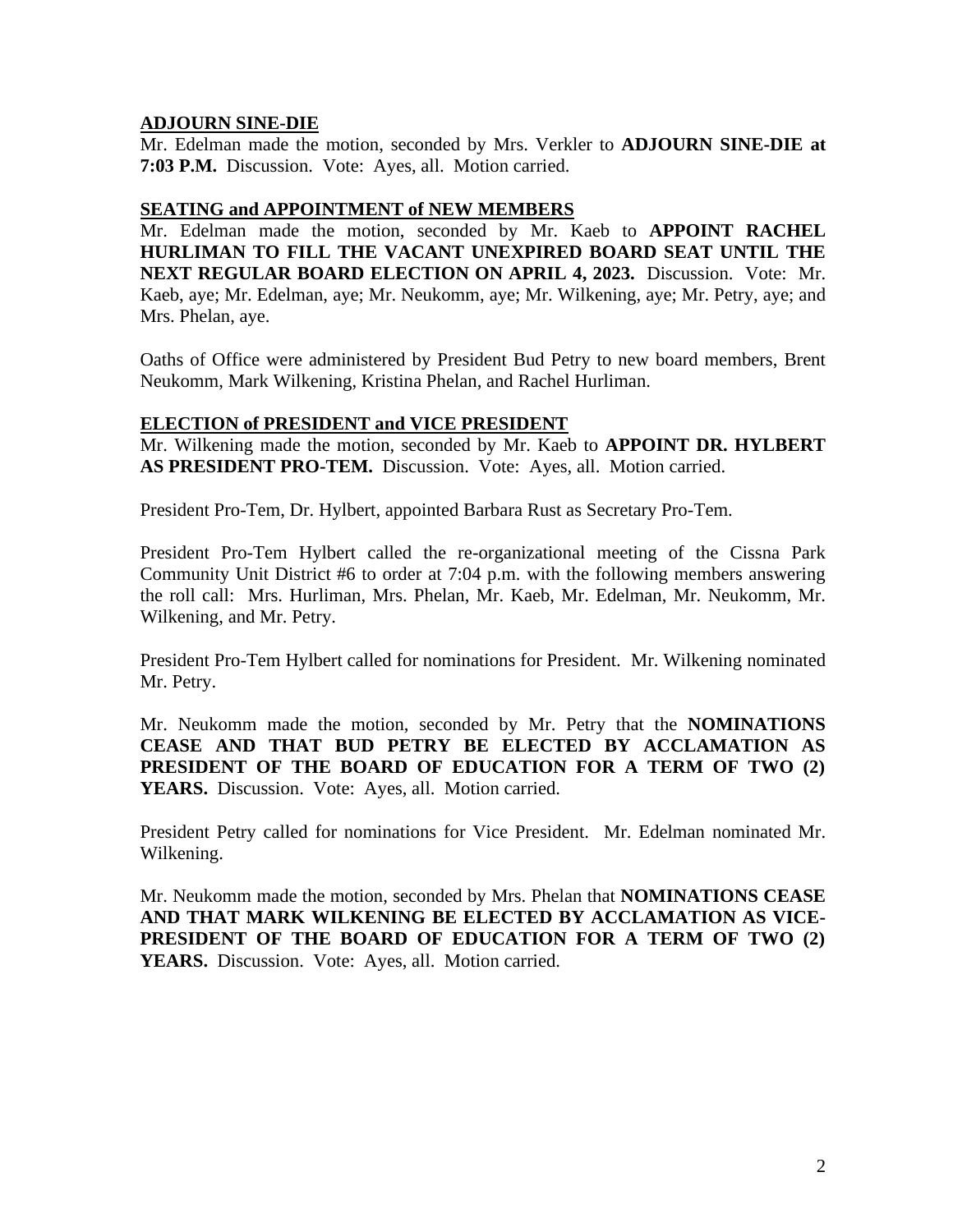### **SET SALARIES and APPOINT SECRETARY and TREASURER**

Mr. Wilkening made the motion, seconded by Mr. Kaeb to **SET THE BOARD SECRETARY'S SALARY AT \$2,200 PER YEAR AND THE TREASURER'S SALARY AT \$1,070 PER YEAR.** Discussion. Vote: Mr. Neukomm, aye; Mr. Wilkening, aye; Mr. Petry, aye; Mrs. Phelan, aye; Mr. Kaeb, aye; Mr. Edelman, aye; and Mrs. Hurliman, aye. Motion carried.

Mr. Kaeb made the motion, seconded by Mrs. Phelan to **APPOINT BARBARA RUST AS SECRETARY OF THE BOARD OF EDUCATION.** Discussion. Vote: Mr. Wilkening, aye; Mr. Petry, aye; Mrs. Phelan, aye; Mr. Kaeb, aye; Mrs. Hurliman, aye; Mr. Edelman, aye; and Mr. Neukomm, aye. Motion carried.

Mr. Edelman made the motion, seconded by Mr. Wilkening to **APPOINT AMY BAUER AS TREASURER OF THE BOARD OF EDUCATION.** Discussion. Vote: Mr. Petry, aye; Mrs. Phelan, aye; Mr. Kaeb, aye; Mrs. Hurliman, aye; Mr. Edelman, aye; Mr. Neukomm, aye; and Mr. Wilkening, aye. Motion carried.

### **APPROVAL of AGENDA**

Mr. Wilkening made the motion, seconded by Mr. Kaeb to **APPROVE THE AGENDA AS PRESENTED.** Discussion. Vote: Ayes, all. Motion carried.

## **APPROVAL OF CONSENT AGENDA ITEMS**

Mr. Neukomm made the motion, seconded by Mr. Kaeb to **APPROVE THE RECOMMENDED ACTION ON THE FOLLOWING CONSENT AGENDA ITEMS AS PRESENTED: X.A. Designation of Depository of School Funds; X.B. Appointment of District Legal Counsel; X.C. Establishment of Regular Meeting Dates, Time and Place; X.D. Adoption of Board Policy Manual; XII.B. Payroll; XVI.B. Potential Rescission of Senior Trip Approval; XVI.C. Accept Resignation of Stuart Anderson as Jr. and Sr. Assistant Baseball Coach; XVI.D. Potential Approval of Seth Johnson as High School Boys' Baseball Assistant Coach; XVII.B. Second Reading and Approval of School Board Policy Changes.** Vote: Mrs. Phelan, aye; Mr. Kaeb, aye; Mrs. Hurliman, aye; Mr. Edelman, aye; Mr. Neukomm, aye; Mr. Wilkening, aye; and Mr. Petry, aye. Motion carried.

Mr. Neukomm made the motion, seconded by Mr. Kaeb to **DESIGNATE THE FREDERICK COMMUNITY BANK AS THE DEPOSITORY FOR ALL SCHOOL FUNDS.** Discussion. Vote: Mr. Kaeb, aye; Mrs. Hurliman, aye; Mr. Edelman, aye; Mr. Neukomm, aye; Mr. Wilkening, aye; Mr. Petry, aye; and Mrs. Phelan, aye. Motion carried.

Mr. Neukomm made the motion, seconded by Mr. Kaeb to **APPOINT THE LAW FIRM OF MILLER, TRACY, BRAUN, FUNK, & GUENTHER OF MONTICELLO, IL AS LEGAL COUNSEL FOR THE DISTRICT.** Discussion. Vote: Mrs. Hurliman, aye; Mr. Edelman, aye; Mr. Neukomm, aye; Mr. Wilkening, aye; Mr. Petry, aye; Mrs. Phelan, aye; and Mr. Kaeb, aye. Motion carried.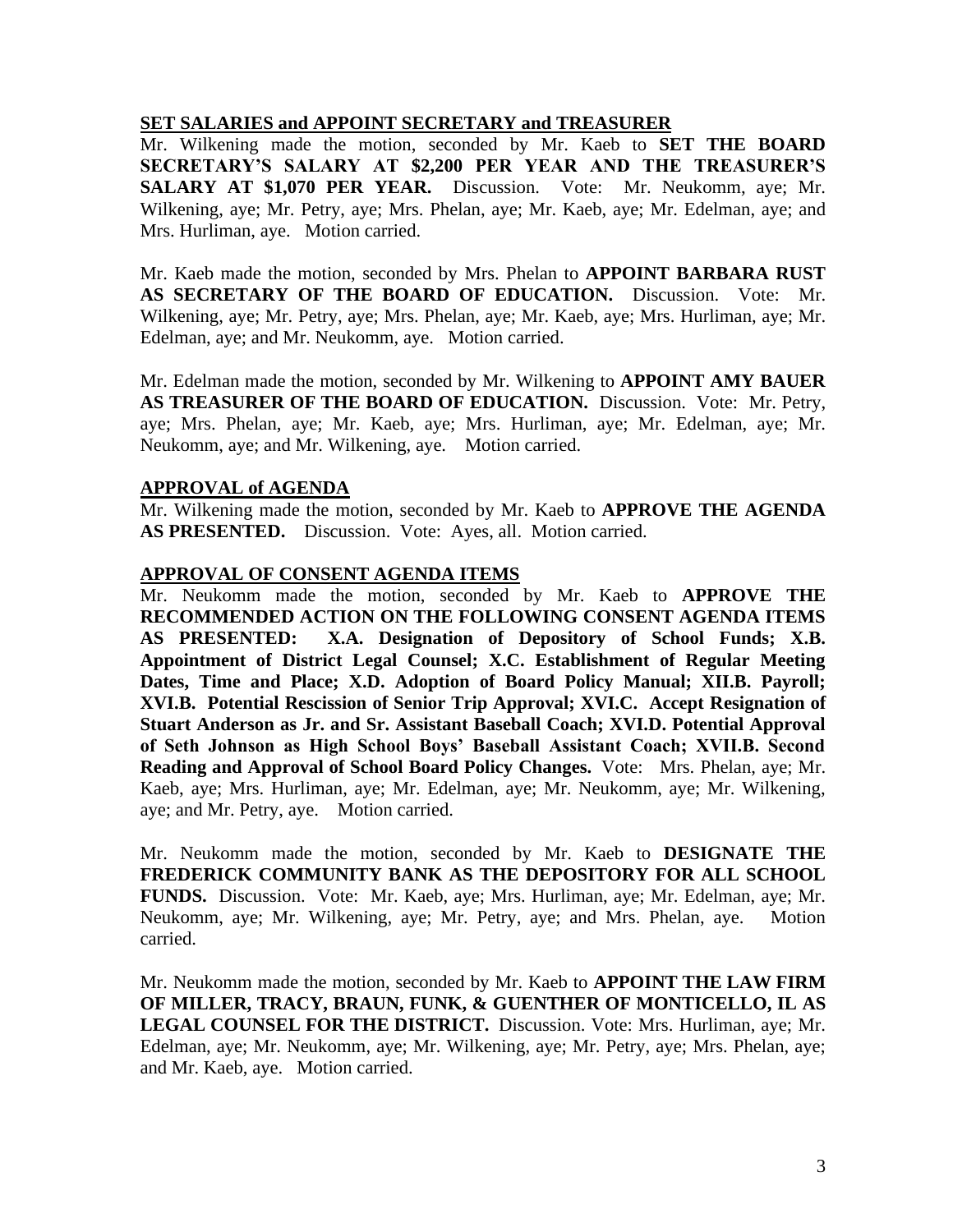Mr. Neukomm made the motion, seconded by Mr. Kaeb that **THE CISSNA PARK COMMUNITY DISTRICT #6 SHALL MEET IN REGULAR SESSION ON THE THIRD MONDAY OF EVERY CALENDAR MONTH AT 7:00 P.M. AT THE SCHOOL LOCATED AT 511 N. SECOND STREET.** Discussion. Vote: Ayes, all. Motion carried.

Mr. Neukomm made the motion, seconded by Mr. Kaeb to **ADOPT THE CISSNA PARK COMMUNITY SCHOOL DISTRICT #6 BOARD POLICY MANUAL AS** PRESENTED. Discussion. Vote: Ayes, all. Motion carried.

Mr. Wilkening made the motion, seconded by Mr. Kaeb to **APPOINT DR. DANIEL HYLBERT AS THE DISTRICT'S REPRESENTATIVE ON THE ISEA EXECUTIVE BOARD AND KRISTINA PHELAN AS THE DISTRICT'S REPRESENTATIVE ON THE ISEA GOVERNING BOARD. ALL OTHER BOARD MEMBERS WILL SERVE AS ALTERNATES TO THE ISEA GOVERNING BOARD.** Discussion. Vote: Ayes, all. Motion carried.

## **FINANCIAL REPORTS and PAYMENT of BILLS/PAYROLL**

Mr. Wilkening made the motion, seconded by Mrs. Phelan to **APPROVE THE BILLS FOR THE MONTH OF APRIL AS PRESENTED: Education Fund, \$71,882.45; Operations and Maintenance Fund, \$15,862.33; Transportation Fund, \$4,611.54; Tort Immunity, \$128.25; and Fire Prevention & Life/Safety, \$5,670.00.** Discussion. Vote: Mr. Edelman, aye; Mr. Neukomm, aye; Mr. Wilkening, aye; Mr. Petry, aye; Mrs. Phelan, aye; Mr. Kaeb, aye; and Mrs. Hurliman, aye. Motion carried.

Mr. Neukomm made the motion, seconded by Mr. Kaeb to **APPROVE THE PAYROLL FOR THE MONTH OF APRIL IN THE AMOUNT OF \$151,238.53.** Discussion. Vote: Mr. Neukomm, aye; Mr. Wilkening, aye; Mr. Petry, aye; Mrs. Phelan, aye; Mr. Kaeb, aye; Mrs. Hurliman, aye; and Mr. Edelman, aye. Motion carried.

## **HEARING of DELEGATIONS**

Mrs. Julie Yergler spoke to the board. Mrs. Yergler has a senior in the upcoming graduating class of 2021. She requested that the board consider holding the graduation in the high school gym instead of the community park as planned. Mr. Portwood, high school principal, was going to follow up to see if the guidance allowed for graduation inside the gymnasium.

## **COMMUNICATIONS**

The following communications were received: Letter of Resignation from Stuart Anderson as Junior/Senior High School Assistant Baseball Coach; Letter of Interest from Seth Johnson for High School Assistant Baseball Coach; FOIA Request from SMART Local 265 and Dr. Hylbert's Response; Letter of Resignation from Donna Jean as Part-Time Family & Consumer Sciences Teacher; Thank-You Note from Rhonda Kollmann; Letter of Interest for Board Member from the following: Rachel Hurliman; and Thank-You Note from Mary Marshall Family.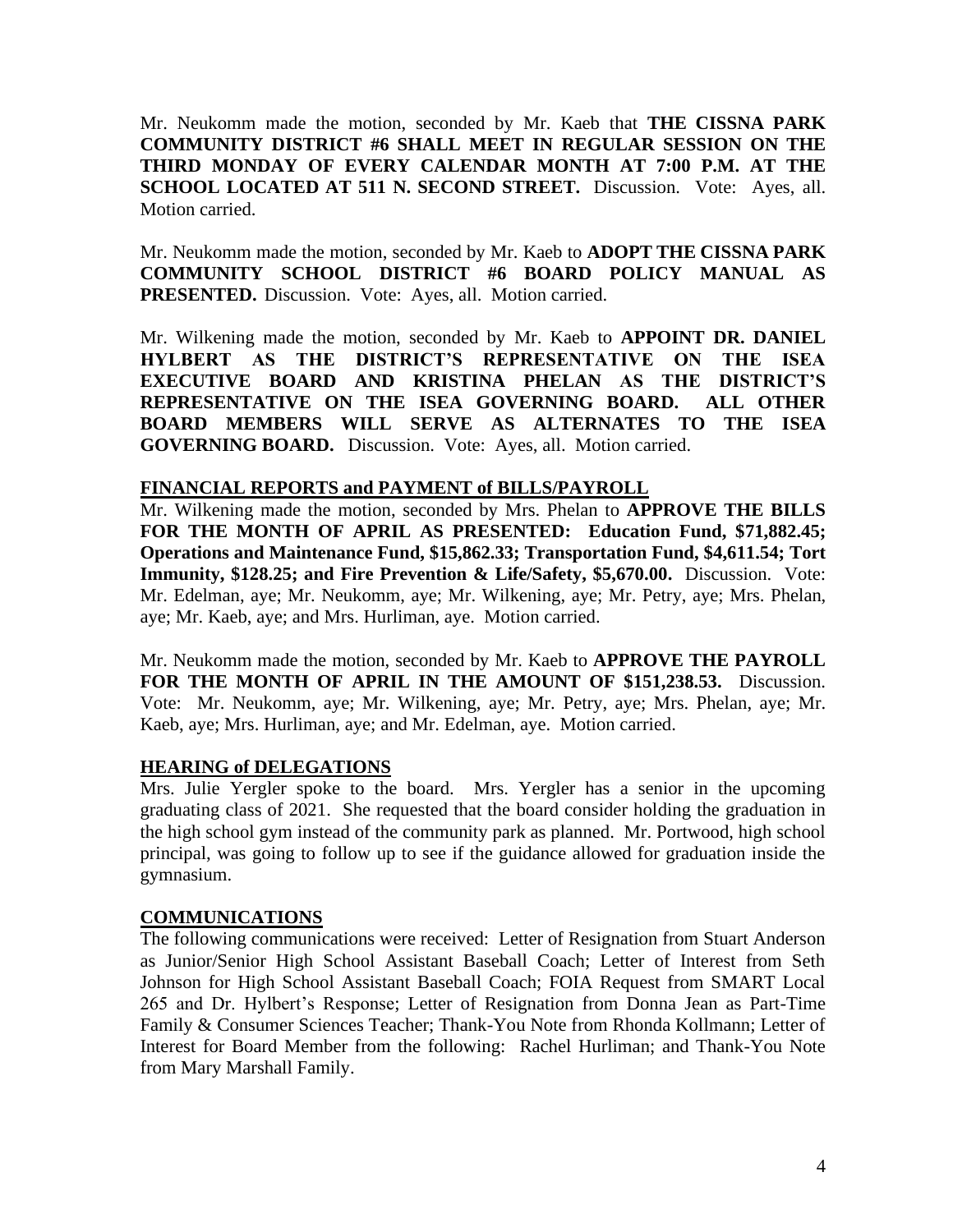#### **COMMITTEE REPORTS Finance Committee**

Mr. Kaeb made the motion, seconded by Mrs. Phelan to **TRANSFER \$5,472 FROM THE CLASS OF 2022 ACTIVITY FUND ACCOUNT INTO THE CLASS OF 2021 ACTIVITY FUND ACCOUNT IN ORDER TO MAKE THE CLASS OF 2021 ACTIVITY FUND WHOLE AGAIN. THE CLASS OF 2022 WILL NOW OWN THE \$5,472 AIRLINE CREDIT THROUGH SOUTHWEST AIRLINES TO BE USED FOR THEIR SENIOR TRIP. IF FOR ANY REASON, ALL OR PART OF THIS AIRLINE CREDIT IS NOT USED BY THE CLASS OF 2022 THEIR ACTIVITY ACCOUNT WILL BE MADE WHOLE IN FY 2022 THROUGH A TRANSFER FROM ONE OR MORE ACTIVITY FUNDS, THE SCHOOL DISTRICT BUDGET, OR A COMBINATION THEREOF.**  Discussion. Vote: Mr. Neukomm, aye; Mr. Wilkening, aye; Mr. Petry, aye; Mrs. Phelan, aye; Mr. Kaeb, aye; Mr. Edelman, aye; and Mrs. Hurliman, aye. Motion carried.

Mr. Edelman made the motion, seconded by Mr. Neukomm to **AUTHORIZE AND DIRECT THE SUPERINTENDENT OF SCHOOLS TO DISTRIBUTE THE REMAINING BALANCE (\$910.70) OF THE CLASS OF 2020 ACTIVITY FUND MONIES TO THE STUDENTS OF THE CLASS OF 2020.** Discussion. Vote: Mr. Wilkening, aye; Mr. Petry, aye; Mrs. Phelan, aye; Mr. Kaeb, aye; Mr. Edelman, aye; Mr. Neukomm, aye; and Mrs. Hurliman, aye. Motion carried.

Mr. Wilkening made the motion, seconded by Mr. Kaeb to **AUTHORIZE AND DIRECT THE SUPERINTENDENT OF SCHOOLS TO DISTRIBUTE THE BALANCE (\$13,689.49) OF THE CLASS OF 2021 ACTIVITY FUND MONIES MINUS THE MONEY WITHIN THE CLASS ACCOUNT SPECIFICALLY GENERATED BY MRS. DEBOLT (\$265.00) TO THE STUDENTS OF THE CLASS OF 2021.** Discussion. Vote: Mr. Petry, aye; Mrs. Phelan, aye; Mrs. Hurliman, aye; Mr. Kaeb, aye; Mr. Edelman, aye; Mr. Neukomm, aye; and Mr. Wilkening, aye. Motion carried.

## **Negotiations & Personnel**

Mrs. Phelan made the motion, seconded by Mr. Wilkening to **APPROVE A NEW COLLECTIVE BARGAINING AGREEMENT PER SEPARATE COPY ATTACHED WITH THE CISSNA PARK EDUCATION ASSOCIATION (CPEA) EFFECTIVE JULY 1, 2021 THROUGH JUNE 30, 2024. DURING EACH YEAR OF THE AGREEMENT THE TEACHERS WILL RECEIVE A 4% BASE SALARY INCREASE AND A STEP INCREASE AS FOUND IN THE SALARY SCHEDULE. THE ANNUAL 4% BASE SALARY INCREASE WILL ALLOW THE SCHOOL DISTRICT TO MEET THE LEGAL REQUIREMENTS OF PUBLIC ACT 101-0443, BETTER KNOWN AS THE MINIMUM TEACHER SALARY LAW.** Discussion. Vote: Mr. Edelman, aye; Mr. Neukomm, aye; Mr. Wilkening, aye; Mr. Petry, aye; Mrs. Phelan, aye; Mr. Kaeb, aye; and Mrs. Hurliman, aye. Motion carried.

Mr. Wilkening made the motion, seconded by Mr. Neukomm to **ACCEPT THE RESIGNATION OF DONNA JEAN AS PART-TIME FAMILY & CONSUMER SCIENCES TEACHER EFFECTIVE JUNE 30, 2021.** Discussion. Vote: Mr. Neukomm, aye; Mr. Wilkening, aye; Mr. Petry, aye; Mrs. Phelan, aye; Mr. Kaeb, aye; Mr. Edelman, aye; and Mrs. Hurliman, aye. Motion carried.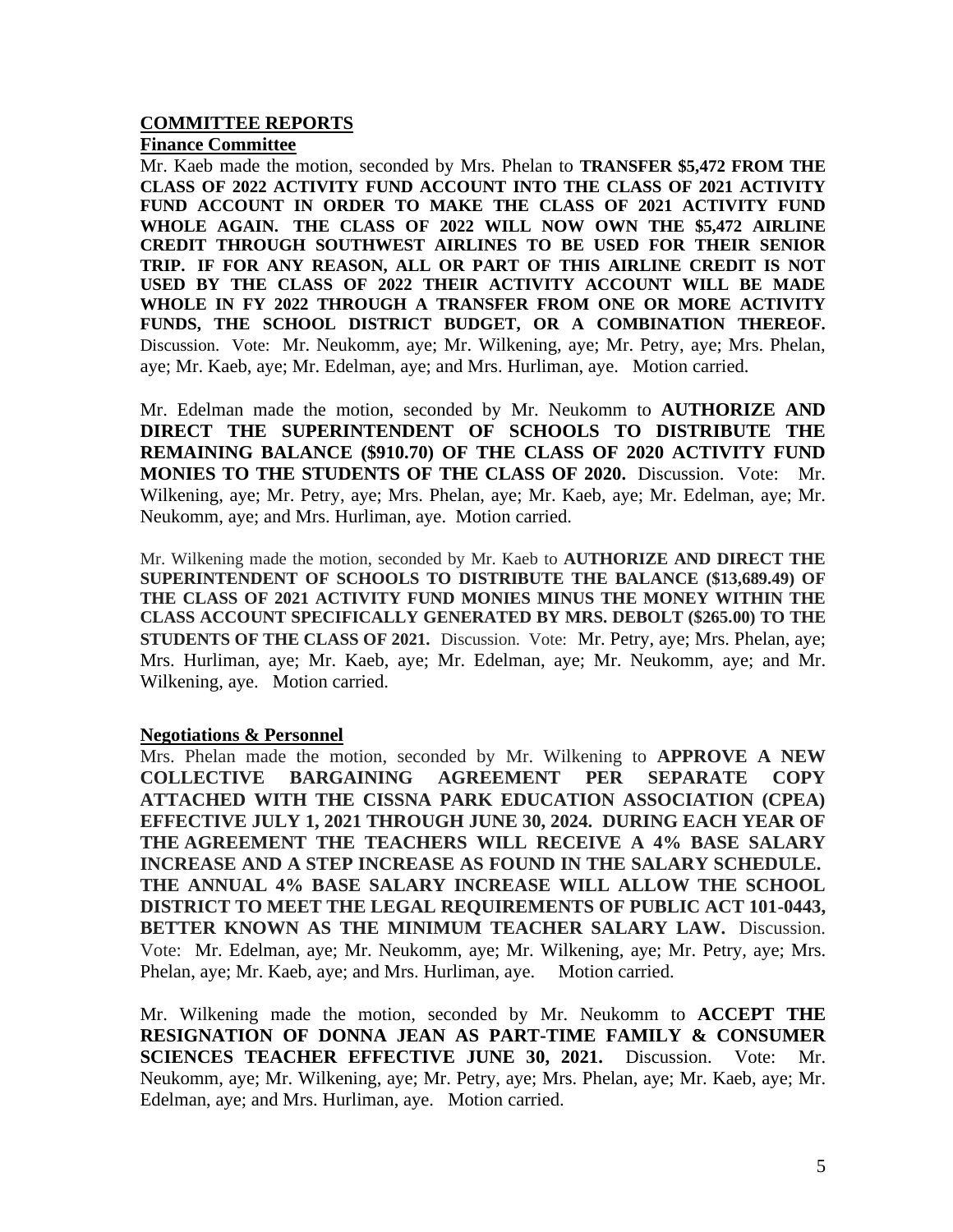# **REPORT from PRINCIPALS**

Mrs. Marshall announced the three Illinois State Scholars from Cissna Park: Bridgette Beltran, Emily Hylbert, and Hannah Waldbeser. Honor Society will have their induction on Thursday, April 29<sup>th</sup>, at the Cissna Park Legion. Thirteen students will be inducted, with ten of those students being seniors.

Mrs. Marshall asked the board their thoughts on scheduling for next year. Several board members expressed that they wanted the schedule to go back to the normal 8-hour model instead of block scheduling. Modified block scheduling was discussed, which would require additional staffing. Mr. Petry and the board said that from a board stand point, teachers and administration should have the say in how scheduling should be accomplished. Mrs. Marshall is willing to prepare a survey for parents and students. It is hard to review data on how well students performed this past school year based on the schedule, remote learning, and shortened school day. Scheduling is based on the assumption that hopefully the next school year will be full days. Dr. Hylbert informed the board that next year's school day would start at 8:05 a.m. and end at 3:00 p.m.

Mr. Portwood shared that Baccalaureate is May 16, 2021 at 5:00 p.m. at the community park. The Methodist Church will hold the service. Graduation is set for May 21st, at 6:00 p.m. Currently, Graduation will be held at the park, but if guidelines change that would allow graduation to be held at school, the district will plan to do so.

Mr. Neukomm made the motion, seconded by Mr. Kaeb to **RESCIND THE MOTION APPROVING A SENIOR TRIP FOR THE 2020-2021 SCHOOL YEAR. THE RESCISSION IS DUE TO SCHOOL AND PERSONAL LIABILITY CONCERNS RAISED BY THE SCHOOL ATTORNEY AND COUNTY HEALTH DEPARTMENT.** Discussion. Vote: Mr. Petry, aye; Mrs. Phelan, aye; Mr. Kaeb, aye; Mr. Edelman, aye; Mr. Neukomm, aye; Mr. Wilkening, aye; and Mrs. Hurliman, aye. Motion carried

Mr. Neukomm made the motion, seconded by Mr. Kaeb to **ACCEPT THE RESIGNATION OF STUART ANDERSON AS JUNIOR AND SENIOR HIGH ASSISTANT BASEBALL COACH EFFECTIVE IMMEDIATELY.** Discussion. Vote: Ayes, all. Motion carried.

Mr. Neukomm made the motion, seconded by Mr. Kaeb to **EMPLOY SETH JOHNSON AS HIGH SCHOOL ASSISTANT BOYS' BASEBALL COACH WITH DUTIES TO BE ASSIGNED BY THE SUPERINTENDENT.** Discussion. Vote: Ayes, all. Motion carried.